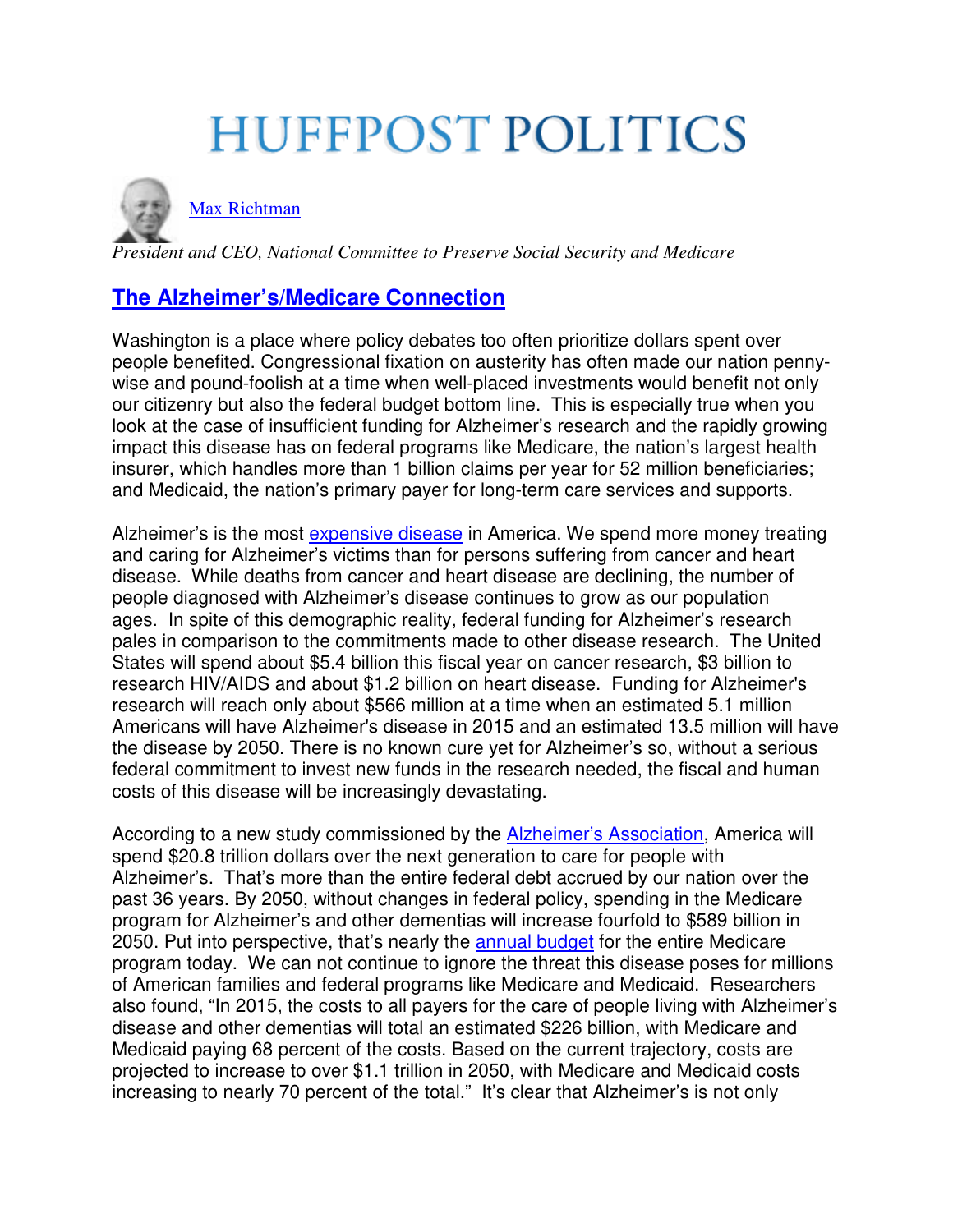devastating to the growing number of families whose loved ones are afflicted with this terrible disease but it's impact will also be felt by every American who depends on vital health security programs like Medicare and Medicaid.

The creation of a National Alzheimer's Project and our nation's first "National Plan to Address Alzheimer's Disease," has set a target date of 2025 to find new prevention and treatment plans. Congress added \$100 million in 2014 to the National Institute on Aging's funding for Alzheimer's research, and doubled the \$100 million going to the BRAIN initiative (which stands for "Brain Research through Advancing Innovative Neurotechnologies"). President Obama's FY 2016 budget asks for a \$51 million increase in Alzheimer's research, a budget increase which falls [far short](http://www.alz.org/documents_custom/president%27s_fy16_budget_statement_020215.pdf) of the \$2 billion a year scientists say is needed to meet the 2025 goal of a national Alzheimer's plan.

Washington's elected leaders need to recognize that increased Alzheimer's funding is a win-win for our nation. If we meet the 2025 national target, millions of Americans could be saved from Alzheimer's so that in 2050, only 9 percent of older adults would have Alzheimer's instead of 16 percent. Medicare alone would save \$141 billion in Alzheimer's related expenses.

Moving forward, the "long goodbye" should no longer be about the desperate tragedy of memory loss but instead should represent the cessation of a deadly disease and the aversion of a fiscal crisis. This latest study clearly illustrates the Alzheimer's/Medicare connection but what remains to be seen is whether Congress will do the right thing and make Alzheimer's research funding a true national priority.

**Follow Max Richtman on Twitter: [www.twitter.com/maxrichtman](http://www.twitter.com/maxrichtman)**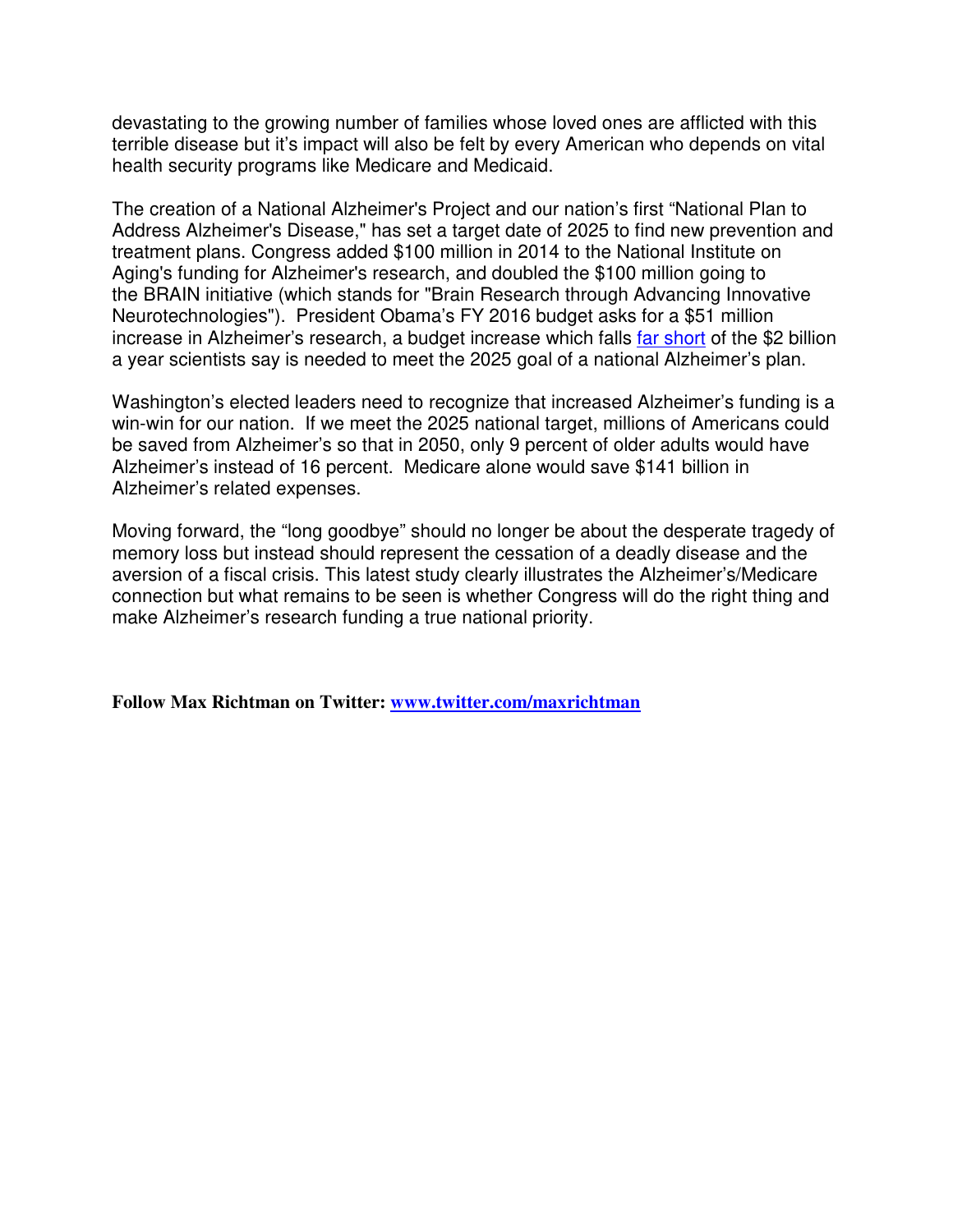### ALZHEIMER'S RESEARCH

#### **AARP Article**

#### [http://www.aarp.org/health/brain-health/info-2015/alzheimers](http://www.aarp.org/health/brain-health/info-2015/alzheimers-research.html?sf35517009=1)[research.html?sf35517009=1](http://www.aarp.org/health/brain-health/info-2015/alzheimers-research.html?sf35517009=1)

The most expensive disease in America is devouring federal and state [health care](http://www.aarp.org/health/health-insurance/info-08-2013/affordable-care-act-health-benefits.html) budgets, and depleting the life savings of millions of victims and their families. But the greatest cost of [Alzheimer's disease](http://www.aarp.org/health/brain-health/info-12-2012/fighting-alzheimers-pat-summitt.html) and other forms of dementia is not financial, but personal.

the cost of caring for Americans with Alzheimer's disease and other dementias has surpassed the cost of treatment for **cancer** patients or victims of heart disease. And these costs are virtually certain to go up. While the deaths from some cancers and [heart disease](http://www.aarp.org/health/conditions-treatments/info-2014/heart-disease-lifesaving-news-for-women.html) are declining, the number of Alzheimer's cases continues to increase every year as the population grows older.

Washington has committed some \$5.4 billion this fiscal year to cancer research, about \$1.2 billion to heart disease and \$3 billion to research on HIV/AIDS. Research funding for Alzheimer's will reach only about \$566 million. The Alzheimer's Association estimates that 5.2 million Americans had Alzheimer's disease in 2014, a figure that has risen steadily over the years. Nearly two-thirds of Alzheimer's sufferers are women.

Alzheimer's currently costs the United States some \$214 billion annually, according to federal government estimates. Care of the victims will cost Medicare and Medicaid \$150 billion in the current fiscal year; the remaining costs will fall largely on patients and their families. A 2014 study by [Caring.com,](https://www.caring.com/) a website for [family caregivers,](http://www.aarp.org/home-family/caregiving/) reported that 42 percent of families that include someone with Alzheimer's spend more than \$20,000 per year for care.

In 2011, Congress created a new approach to the disease called the National Alzheimer's Project. This mandated the nation's first "National Plan to Address Alzheimer's Disease," which was released in 2012 and set a target date of 2025 to develop methods of prevention and effective treatment. To help reach this ambitious goal, Congress added \$100 million in 2014 to the National Institute on Aging's portfolio for Alzheimer's research, and doubled the \$100 million going to the so-called BRAIN initiative (a classic Washington acronym that stands for "Brain Research through Advancing Innovative Neurotechnologies").

Ronald Peterson, M.D., of the Mayo Clinic, who chairs an advisory council for the National Alzheimer's Project, told Congress that meeting the 2025 goal for prevention and treatment will require \$2 billion annually over the next decade in research funding. But Congress to date has never approved more than \$600 million in annual funding — less than one-third of Peterson's minimum requirement.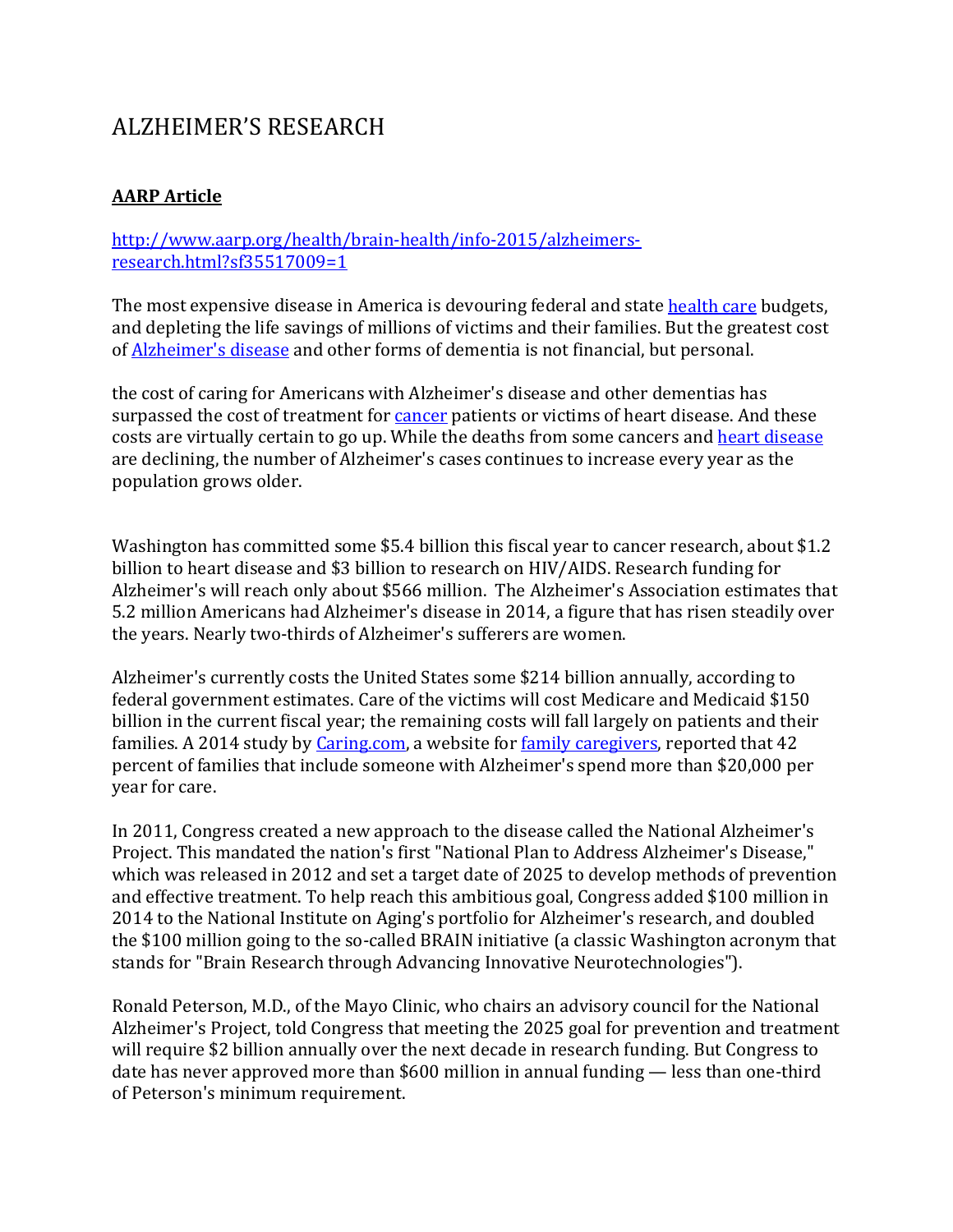### **NPR**

[http://www.npr.org/blogs/health/2015/01/24/379381706/how-do-you-tell-your-kids](http://www.npr.org/blogs/health/2015/01/24/379381706/how-do-you-tell-your-kids-that-you-got-alzheimers)[that-you-got-alzheimers](http://www.npr.org/blogs/health/2015/01/24/379381706/how-do-you-tell-your-kids-that-you-got-alzheimers)

### **USA TODAY**

[http://www.news-press.com/story/news/local/2015/01/24/alzheimers-researchers](http://www.news-press.com/story/news/local/2015/01/24/alzheimers-researchers-seeking-funds-trial-subjects/22275355/)[seeking-funds-trial-subjects/22275355/](http://www.news-press.com/story/news/local/2015/01/24/alzheimers-researchers-seeking-funds-trial-subjects/22275355/)

Doctors cannot prevent, cure or significantly slow Alzheimer's disease.

Florida is now home to 41 Alzheimer's-related clinical trials, 13 of which are within 100 miles of Fort Myers, according to the National Institutes of Health. The Neuropsychiatric Research Center of Southwest Florida in Lee County is enrolling adults, some who already have Alzheimer's, in seven dementia-related studies. Most involve placebo-controlled trials of experimental drugs for companies like Eli Lilly, Eisai and Merck.

Federal funding of Alzheimer's research totaled an estimated \$566 million last year, about \$11 million of which went to Florida research centers, according to the NIH.

It's hardly the lowest in U.S. disease spending but well below the amounts spent researching such things as HIV/AIDS (\$2.9 billion), heart disease (\$1.3 billion), diabetes (\$1 billion) and breast cancer (\$674 million).

The Obama administration announced plans in 2012 to boost research funding and set a goal to have effective Alzheimer's treatments by 2015. Federal spending on the disease has grown from \$450 million just four years ago."

•The Alzheimer's Association's link to match dementia patients, family members and caregivers to applicable, ongoing studies: [http://www.alz.org/research/clinical\\_trials/find\\_clinical\\_trials\\_trialmatch.asp](http://www.alz.org/research/clinical_trials/find_clinical_trials_trialmatch.asp)

•The National Institute on Aging's link to all U.S. research trials on Alzheimer's: [http://www.nia.nih.gov/alzheimers/clinical-trials.](http://www.nia.nih.gov/alzheimers/clinical-trials) For more, call 800-438-4380.

### **HHS ALZHEIMER'S WEBSITE**

<http://www.alzheimers.gov/>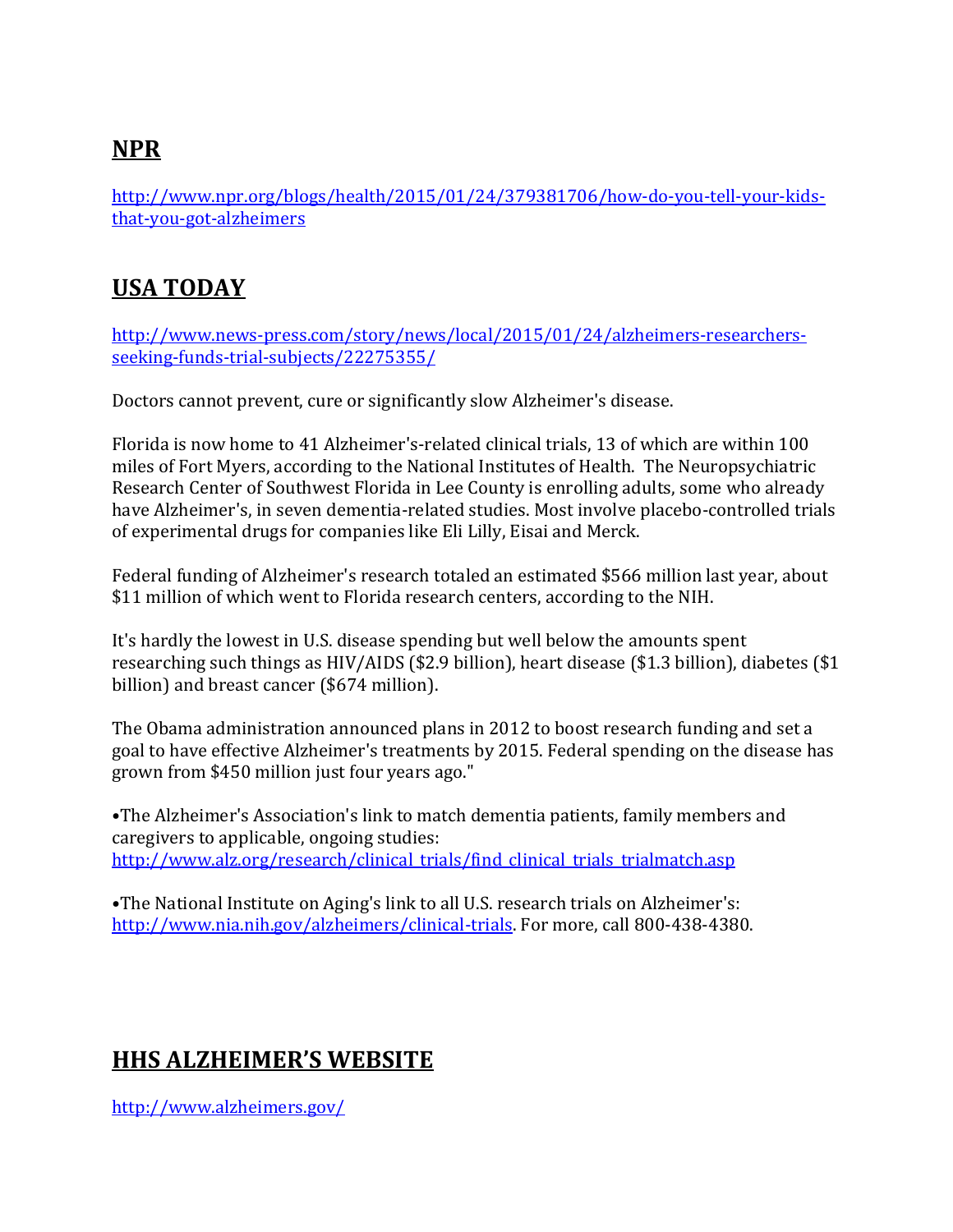### **ALHEIMER'S ASSOCIATION**

#### **Medicare page**:<http://www.alz.org/care/alzheimers-dementia-medicare.asp>

Medicare is a federal health insurance program generally for people age 65 or older who are receiving Social Security retirement benefits or who are younger than 65 and received Social Security disability benefits for at least 24 months.

- Medicare covers inpatient hospital care and some of the doctors' fees and other medical items for people with Alzheimer's or dementia who are age 65 or older. [Medicare Part D](http://www.alz.org/care/alzheimers-dementia-medicare-part-d.asp) also covers many prescription drugs.
- Medicare will pay for up to 100 days of skilled nursing home care under limited circumstances. However, custodial long-term nursing home care is not covered.
- Medicare will pay for hospice care delivered in the home, a nursing facility or an inpatient hospice facility for people with dementia who are determined by a doctor to be near the end of life.

**OAA PROGRAMS** – make pitch for reauthorization

Community support services

Many community organizations provide low-cost or even free services, including respite care, support groups, transportation and home-delivered meals. You also may consider informal care arrangements using family, friends, neighbors, faith communities and volunteer groups.

#### THE HILL OPED

The 2011 National Alzheimer's Project Act required the development of the country's first-ever national Alzheimer's plan. Released in 2012, the National Plan to Address Alzheimer's Disease set a clear goal: "prevent and effectively treat Alzheimer's disease by 2025."

Hitting this target would rewrite the future, saving millions of lives and trillions of dollars. For example, a treatment to delay the onset of Alzheimer's by five years introduced in 2025 would decrease the number of Americans with Alzheimer's by 2.4 million by 2030, according to the report.

#### FROM THE REPORT

Today, there are no available therapies that address the underlying cause of Alzheimer's, making it the only disease in the top 10 causes of death in the United States without a way to prevent, cure or even slow its progression.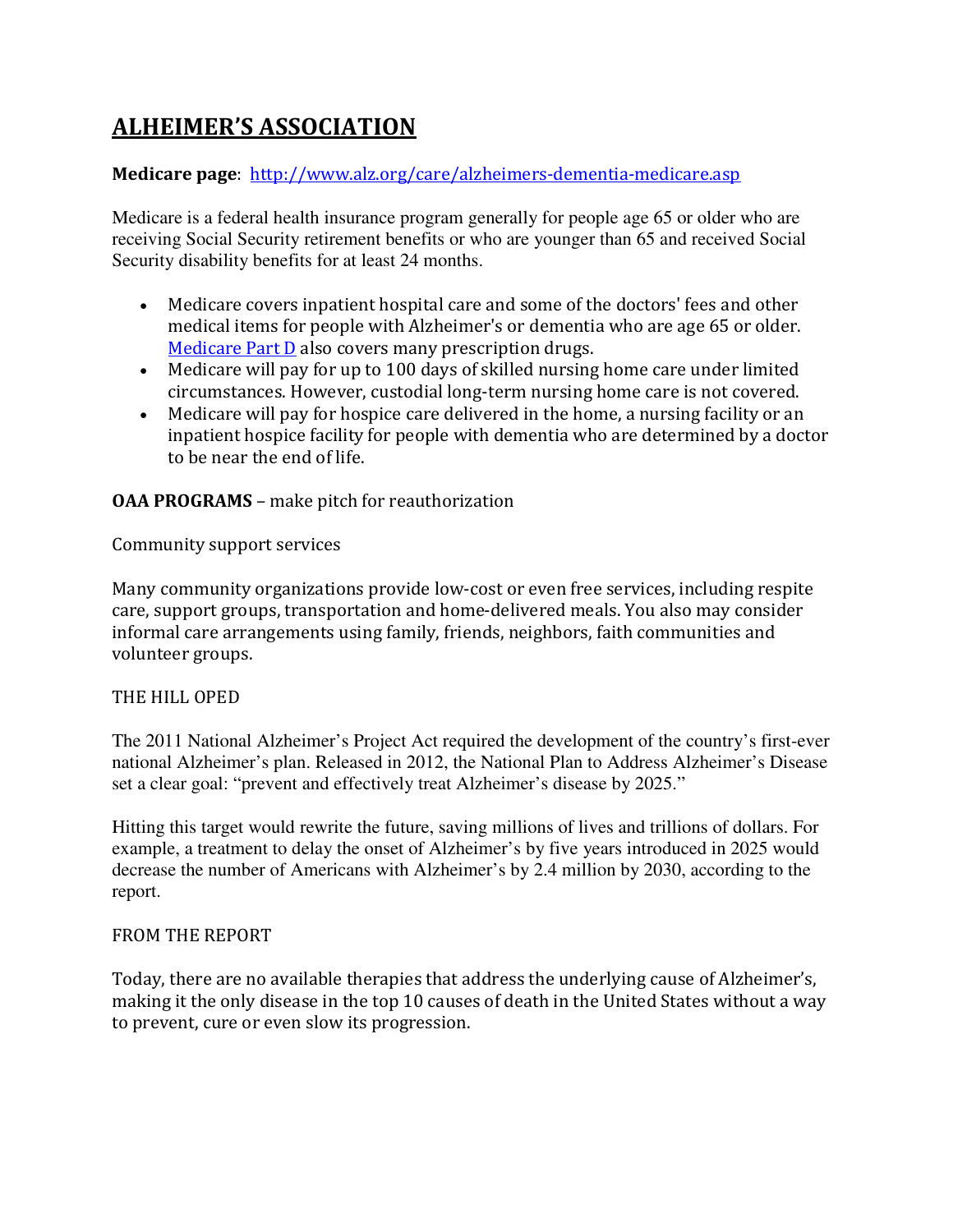## **ROLL CALL**

#### **Change the Trajectory of Alzheimer's or Bankrupt Medicare | Commentary**

- By Harry Johns
- Feb. 4, 2015, 7:27 p.m.

This is the price tag: \$20.8 trillion. Because there is currently no way to stop or slow Alzheimer's, that's what we will all pay over the next generation to care for people with Alzheimer's unless policymakers change the disease's trajectory by adequately funding research for treatment.

At \$20.8 trillion, Alzheimer's will cost America more over the next 36 years than the total federal debt accrued over the last 36 years (\$17.4 trillion). And, it is Medicare that will bear the greatest burden; so much that Alzheimer's could bankrupt the federal insurance program.

A new report from the independent research firm The Lewin Group, commissioned by the Alzheimer's Association, finds that on the current trajectory Medicare spending to care for people with Alzheimer's and other dementias will increase more than fourfold to \$589 billion in 2050. That's one of every \$3 Medicare will spend in 2050, and nearly what we spend on all of Medicare today.

The daunting numbers come from the fact that the number of Americans ages 65 and older living with Alzheimer's disease will triple in just over a generation. Worse, more of them will be in late-stage Alzheimer's in 2050 than the total number of Americans with the disease today. These individuals will lose their ability to eat, bathe and manage bodily functions, and require constant care for years on end, until the disease finally kills them.

According to the New England Journal of Medicine, Alzheimer's is already the nation's most expensive disease. The nation and the federal budget clearly cannot afford to let Alzheimer's stay this course, which is why there is bipartisan agreement to change it.

The 2011 National Alzheimer's Project Act required the development of the country's first-ever national Alzheimer's plan. Released in 2012, the National Plan to Address Alzheimer's Disease set a clear goal: "prevent and effectively treat Alzheimer's disease by 2025."

Hitting this target would rewrite the future, saving millions of lives and trillions of dollars. For example, a treatment to delay the onset of Alzheimer's by five years introduced in 2025 would decrease the number of Americans with Alzheimer's by 2.4 million by 2030, according to the report.

That's five more years with our loved ones, earned insights, proud independence and cherished memories.

There is hope. A federal research investment of \$2 billion a year between now and 2025, as suggested by the scientific community, would be recouped in the first three years after a treatment became available. And, the savings would grow substantially over time. If we hit the target set by the National Alzheimer's Plan's 2025 goal, there will